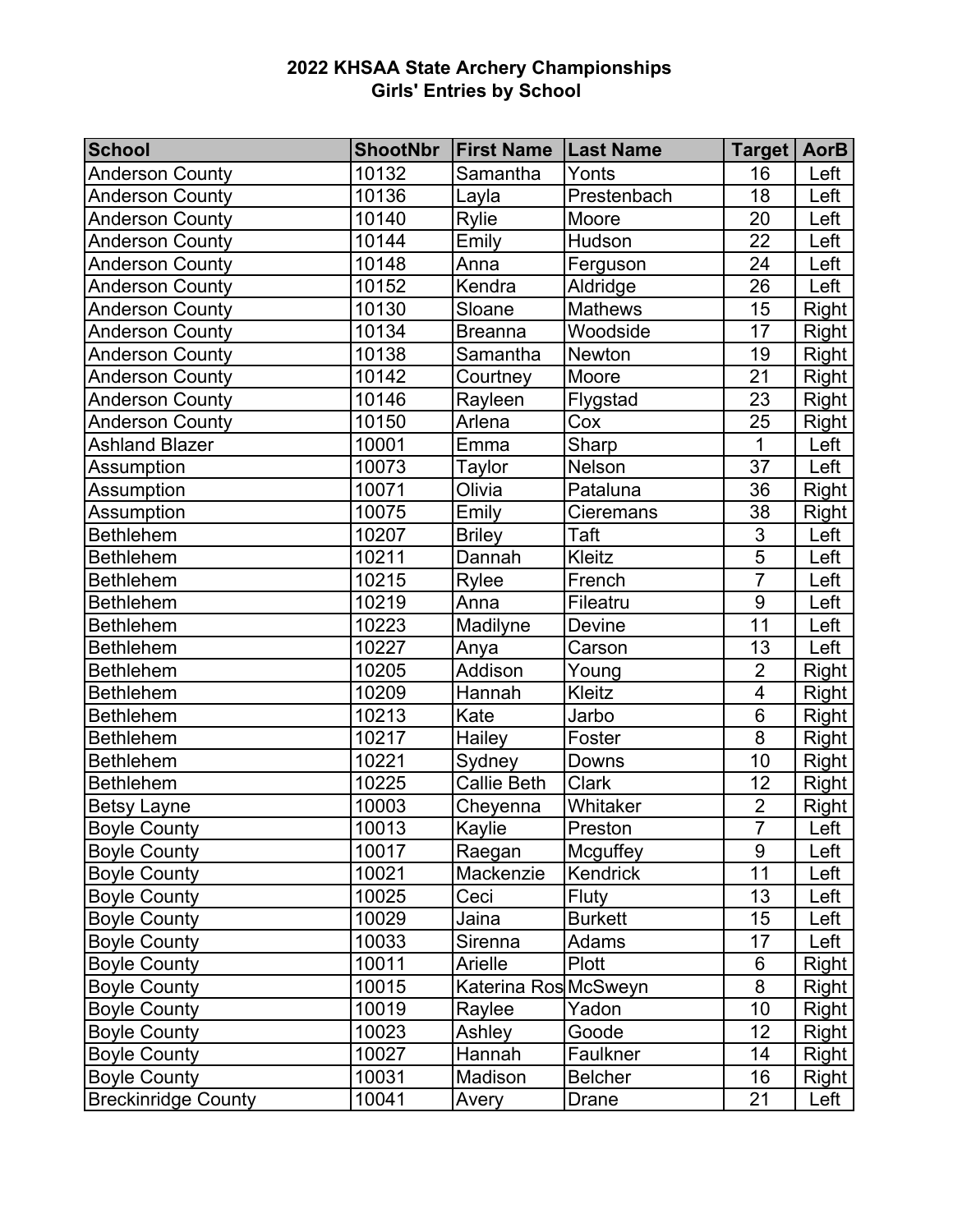| <b>Bullitt Central</b> | 10282 | Annie           | Wening           | 40             | Left         |
|------------------------|-------|-----------------|------------------|----------------|--------------|
| <b>Bullitt Central</b> | 10286 | Delaney         | Hyche            | 42             | Left         |
| <b>Bullitt Central</b> | 10290 | Hannah          | Huffman          | 44             | Left         |
| <b>Bullitt Central</b> | 10294 | Ariyana         | Greenwell        | 46             | Left         |
| <b>Bullitt Central</b> | 10298 | Isabella        | Eads             | 48             | Left         |
| <b>Bullitt Central</b> | 10302 | Savannah        | Agamenon         | 50             | Left         |
| <b>Bullitt Central</b> | 10280 | Morgan          | Wilson           | 39             | Right        |
| <b>Bullitt Central</b> | 10284 | Haley           | Stillwell        | 41             | Right        |
| <b>Bullitt Central</b> | 10288 | Lynzi           | Huggett          | 43             | Right        |
| <b>Bullitt Central</b> | 10292 | Alexis          | <b>Hodgkins</b>  | 45             | Right        |
| <b>Bullitt Central</b> | 10296 | Katlyn          | Gary             | 47             | Right        |
| <b>Bullitt Central</b> | 10300 | Kasey           | <b>Clark</b>     | 49             | <b>Right</b> |
| <b>Butler County</b>   | 10278 | Tobin           | Maxfield         | 38             | Left         |
| <b>Central Hardin</b>  | 10275 | Avery           | <b>Shoulders</b> | 37             | Left         |
| Conner                 | 10104 | <b>Alexis</b>   | Hunt             | $\overline{2}$ | Left         |
| <b>Dixie Heights</b>   | 10125 | Cassidy         | DiVita           | 13             | Left         |
| Dixie Heights          | 10129 | Maddisen        | <b>Strunk</b>    | 15             | Left         |
| <b>Dixie Heights</b>   | 10133 | Phoebe          | <b>Roberts</b>   | 17             | Left         |
| <b>Dixie Heights</b>   | 10137 | Adyson          | Rigney           | 19             | Left         |
| <b>Dixie Heights</b>   | 10141 | Kaitlyn         | Raber            | 21             | Left         |
| <b>Dixie Heights</b>   | 10145 | Hallie          | Kriege           | 23             | Left         |
| Dixie Heights          | 10127 | Emma            | Zimmer           | 14             | Right        |
| Dixie Heights          | 10131 | Finn            | Steinbrunner     | 16             | Right        |
| Dixie Heights          | 10135 | Celeste         | Roberts          | 18             | Right        |
| <b>Dixie Heights</b>   | 10139 | Anna            | Reupert          | 20             | <b>Right</b> |
| <b>Dixie Heights</b>   | 10143 | Carly           | McGee            | 22             | <b>Right</b> |
| <b>Dixie Heights</b>   | 10147 | Teddy           | Dorio            | 24             | <b>Right</b> |
| <b>Elliott County</b>  | 10016 | <b>Brittney</b> | Wright           | 8              | Left         |
| <b>Elliott County</b>  | 10020 | Ashley          | Sparks           | 10             | Left         |
| <b>Elliott County</b>  | 10024 | Christina       | <b>Newell</b>    | 12             | Left         |
| <b>Elliott County</b>  | 10028 | Emily           | Lewis            | 14             | Left         |
| <b>Elliott County</b>  | 10032 | Hala            | Ison             | 16             | Left         |
| <b>Elliott County</b>  | 10036 | Sadey           | Gilliam          | 18             | Left         |
| <b>Elliott County</b>  | 10018 | <b>Brooklyn</b> | <b>Stafford</b>  | 9              | Right        |
| <b>Elliott County</b>  | 10022 | Lilly           | O?Hara           | 11             | Right        |
| <b>Elliott County</b>  | 10026 | Kylie           | Moore            | 13             | Right        |
| <b>Elliott County</b>  | 10030 | Haliey          | Lawson           | 15             | <b>Right</b> |
| <b>Elliott County</b>  | 10034 | Alyssa          | Howard           | 17             | Right        |
| <b>Elliott County</b>  | 10038 | Tristan         | Cox              | 19             | Right        |
| <b>Fleming County</b>  | 10037 | <b>Alexis</b>   | Pendleton        | 19             | Left         |
| <b>Fleming County</b>  | 10039 | Kaylee          | Crawford         | 20             | Right        |
| <b>Franklin County</b> | 10181 | Alyson          | Sewell           | 41             | Left         |
| <b>Franklin County</b> | 10185 | Christal        | Sparrow          | 43             | Left         |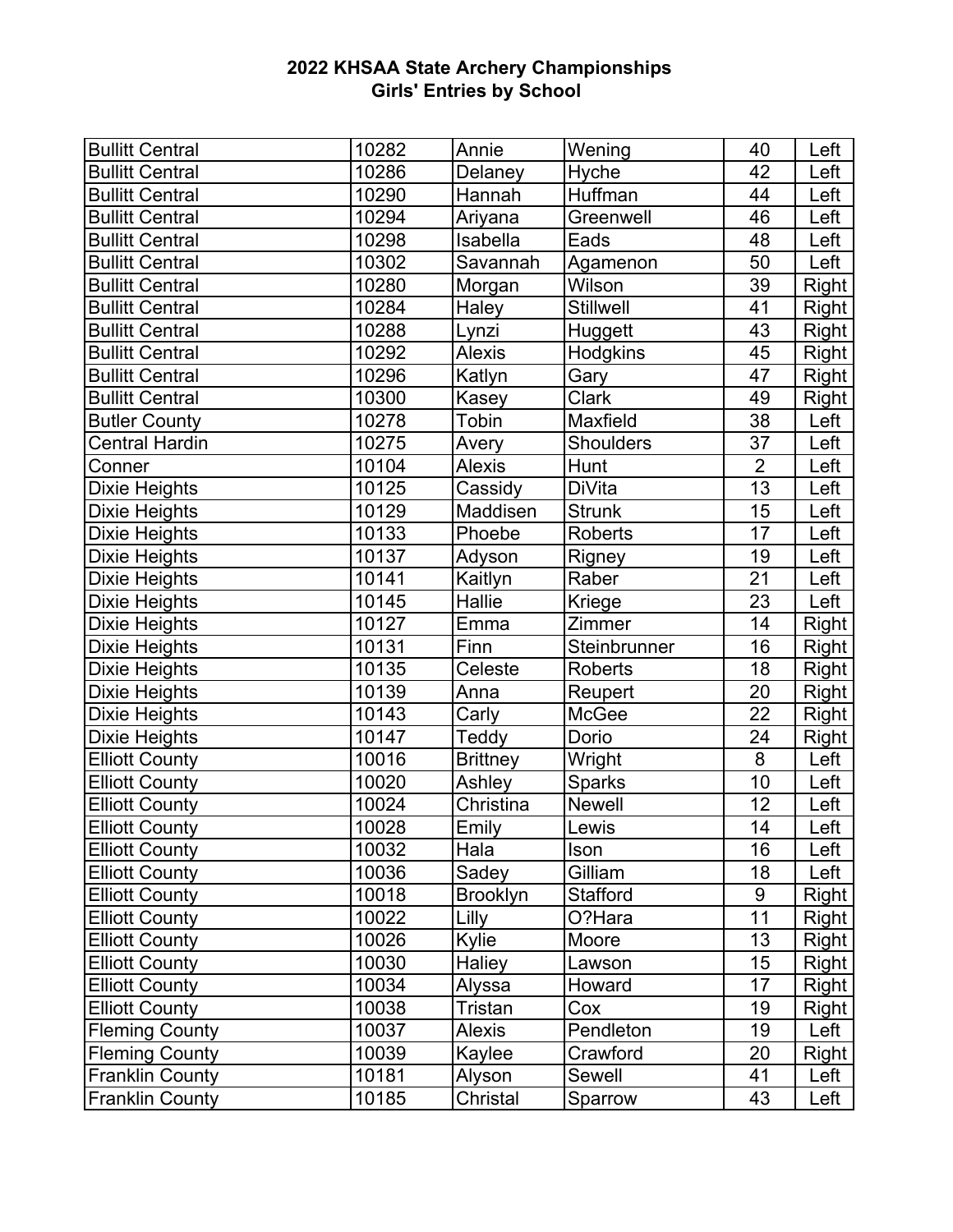| <b>Franklin County</b>    | 10189 | <b>Beverly</b> | Lucio            | 45                      | Left         |
|---------------------------|-------|----------------|------------------|-------------------------|--------------|
| <b>Franklin County</b>    | 10193 | Audrey         | Goins            | 47                      | Left         |
| <b>Franklin County</b>    | 10197 | Page           | <b>Barker</b>    | 49                      | Left         |
| <b>Franklin County</b>    | 10201 | Zoie           | Anglin           | 51                      | Left         |
| <b>Franklin County</b>    | 10179 | Emily          | Cox              | 40                      | <b>Right</b> |
| <b>Franklin County</b>    | 10183 | Taliyah        | <b>Thomas</b>    | 42                      | Right        |
| <b>Franklin County</b>    | 10187 | Emma           | <b>Perkins</b>   | 44                      | Right        |
| <b>Franklin County</b>    | 10191 | Madison        | Goins            | 46                      | Right        |
| <b>Franklin County</b>    | 10195 | Denisha        | Dodge-Summeroul  | 48                      | Right        |
| <b>Franklin County</b>    | 10199 | Sheridan       | <b>Bailey</b>    | 50                      | Right        |
| <b>Frederick Douglass</b> | 10045 | Abigail        | Stevenson        | 23                      | Left         |
| <b>Garrard County</b>     | 10043 | Maddie         | Hatfield         | 22                      | <b>Right</b> |
| <b>Graves County</b>      | 10276 | Taylor         | Reed             | 37                      | Right        |
| <b>Great Crossing</b>     | 10102 | Kymberlin      | Masino           | 1                       | <b>Right</b> |
| <b>Green County</b>       | 10279 | Ashley         | Wilhoit          | 39                      | Left         |
| <b>Green County</b>       | 10283 | <b>DAVI</b>    | <b>THOMPSON</b>  | 41                      | Left         |
| <b>Green County</b>       | 10287 | Allie          | <b>Riddle</b>    | 43                      | Left         |
| <b>Green County</b>       | 10291 | Kayla          | <b>McCubbins</b> | 45                      | Left         |
| <b>Green County</b>       | 10295 | Sage           | <b>Dziepak</b>   | 47                      | Left         |
| <b>Green County</b>       | 10299 | Mina           | Bearup           | 49                      | Left         |
| <b>Green County</b>       | 10277 | Sabrina        | Wright           | 38                      | <b>Right</b> |
| <b>Green County</b>       | 10281 | Erin           | Whitman          | 40                      | <b>Right</b> |
| <b>Green County</b>       | 10285 | Megan          | <b>Settles</b>   | 42                      | <b>Right</b> |
| <b>Green County</b>       | 10289 | Riley          | Milby            | 44                      | <b>Right</b> |
| <b>Green County</b>       | 10293 | Carlee         | Henderson        | 46                      | Right        |
| <b>Green County</b>       | 10297 | Hanna          | Chapman          | 48                      | <b>Right</b> |
| <b>Harrison County</b>    | 10101 | Madeline       | Williams         | 1                       | Left         |
| <b>Harrison County</b>    | 10105 | Sadie          | <b>Perkins</b>   | 3                       | Left         |
| <b>Harrison County</b>    | 10109 | Morgan         | <b>Morris</b>    | $\overline{5}$          | Left         |
| <b>Harrison County</b>    | 10113 | Hailey         | Lizer            | $\overline{7}$          | Left         |
| <b>Harrison County</b>    | 10117 | Anastacia      | Godman           | 9                       | Left         |
| <b>Harrison County</b>    | 10121 | Rose           | Chipman          | 11                      | Left         |
| <b>Harrison County</b>    | 10103 | Kristin        | Whitehead        | $\overline{2}$          | <b>Right</b> |
| <b>Harrison County</b>    | 10107 | Morgon         | Northcutt        | $\overline{\mathbf{4}}$ | Right        |
| <b>Harrison County</b>    | 10111 | Lesley         | May              | 6                       | Right        |
| <b>Harrison County</b>    | 10115 | <b>Bailee</b>  | Lizer            | $\overline{8}$          | Right        |
| <b>Harrison County</b>    | 10119 | Lovada         | Faulkner         | 10                      | <b>Right</b> |
| <b>Harrison County</b>    | 10123 | <b>Riley</b>   | Conway           | 12                      | <b>Right</b> |
| <b>Henderson County</b>   | 10226 | Masey          | Wilson           | 12                      | Left         |
| <b>Henderson County</b>   | 10230 | Haden          | Wolfe            | 14                      | Left         |
| <b>Henderson County</b>   | 10234 | <b>Alexis</b>  | Weaver           | 16                      | Left         |
| <b>Henderson County</b>   | 10238 | Elizabeth      | Scott            | 18                      | Left         |
| <b>Henderson County</b>   | 10242 | Chyna          | Owens            | 20                      | Left         |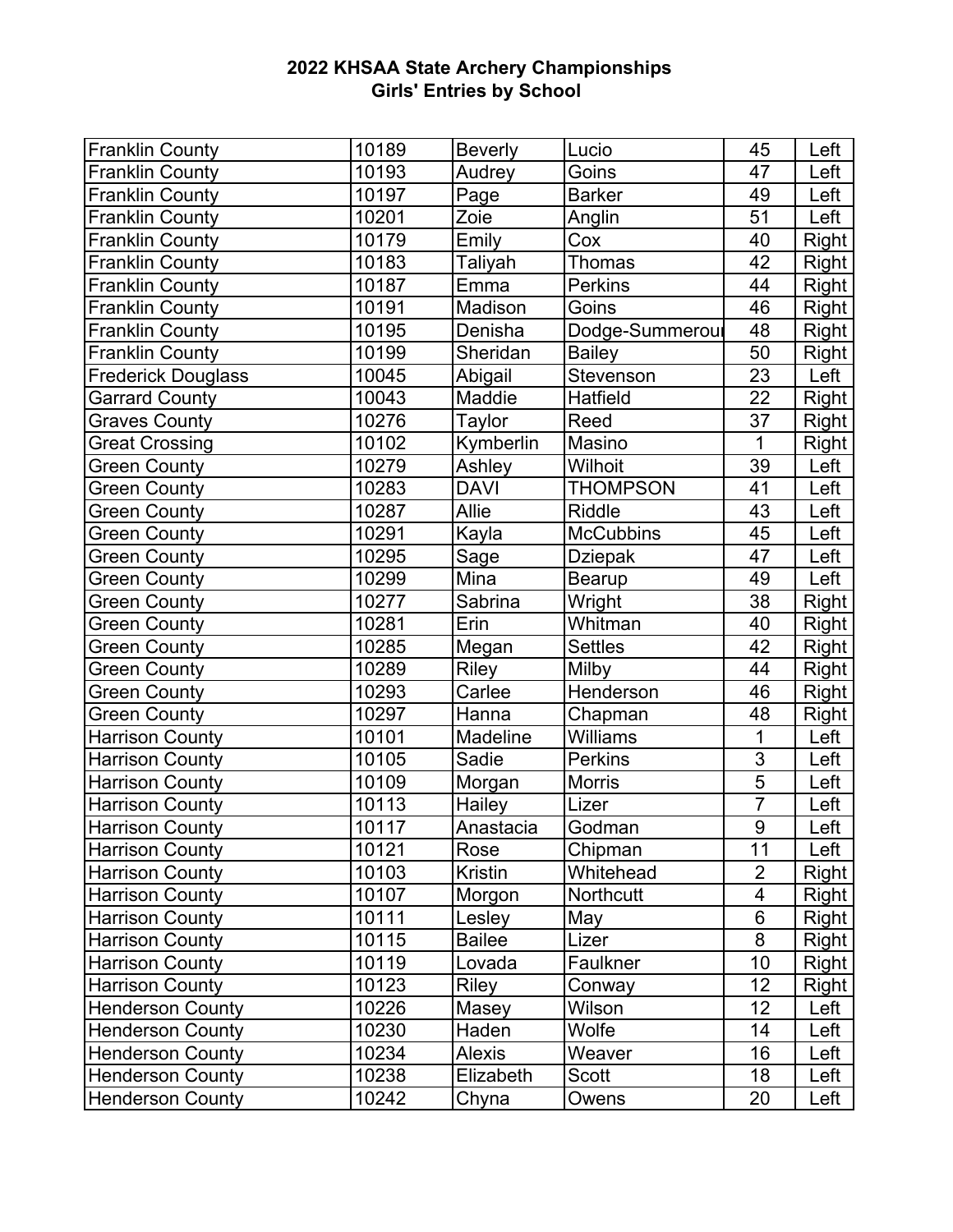| <b>Henderson County</b>           | 10246 | <b>Marissa</b> | Jones          | 22              | Left         |
|-----------------------------------|-------|----------------|----------------|-----------------|--------------|
| <b>Henderson County</b>           | 10228 | Kendylle       | Wright         | 13              | <b>Right</b> |
| <b>Henderson County</b>           | 10232 | Mackenzie      | Webb           | 15              | Right        |
| <b>Henderson County</b>           | 10236 | Olivia         | <b>Stone</b>   | 17              | <b>Right</b> |
| <b>Henderson County</b>           | 10240 | Allie          | Pruiett        | 19              | <b>Right</b> |
| <b>Henderson County</b>           | 10244 | Landree        | O'Nan          | 21              | <b>Right</b> |
| <b>Henderson County</b>           | 10248 | Abeygail       | <b>Beckner</b> | 23              | Right        |
| Highlands                         | 10173 | Madison        | Opitz          | 37              | Left         |
| Lafayette                         | 10154 | Emma           | Creelman       | 27              | Right        |
| <b>Letcher County Central</b>     | 10068 | Kara           | <b>Stone</b>   | 34              | Left         |
| <b>Letcher County Central</b>     | 10072 | Grace          | <b>Stewart</b> | 36              | Left         |
| <b>Letcher County Central</b>     | 10076 | <u>lvy</u>     | Scheeler       | 38              | Left         |
| <b>Letcher County Central</b>     | 10080 | Jaycee         | Kincer         | 40              | Left         |
| <b>Letcher County Central</b>     | 10084 | Ashley         | <b>Burke</b>   | 42              | Left         |
| <b>Letcher County Central</b>     | 10088 | Abby           | <b>Bentley</b> | 44              | Left         |
| <b>Letcher County Central</b>     | 10070 | Lila           | <b>Stines</b>  | 35              | Right        |
| <b>Letcher County Central</b>     | 10074 | Story          | Scheeler       | 37              | Right        |
| <b>Letcher County Central</b>     | 10078 | Kyla           | Raglin         | 39              | <b>Right</b> |
| <b>Letcher County Central</b>     | 10082 | Grace          | Caudill        | 41              | <b>Right</b> |
| <b>Letcher County Central</b>     | 10086 | Allison        | <b>Boggs</b>   | 43              | <b>Right</b> |
| Letcher County Central            | 10090 | April          | <b>Baker</b>   | 45              | <b>Right</b> |
| <b>Lincoln County High</b>        | 10064 | Rylee          | Mullins        | 32              | Left         |
| <b>Madison Central</b>            | 10160 | <b>Skylar</b>  | Stagner        | 30              | Left         |
| <b>Madison Central</b>            | 10164 | Lisa           | Phelps         | 32              | Left         |
| <b>Madison Central</b>            | 10168 | Hannah         | Moore          | 34              | Left         |
| <b>Madison Central</b>            | 10172 | Ellie          | Martin         | 36              | Left         |
| <b>Madison Central</b>            | 10176 | <b>Neely</b>   | Gannon         | 38              | Left         |
| <b>Madison Central</b>            | 10158 | Meredith       | Campbell       | 29              | Right        |
| <b>Madison Central</b>            | 10162 | Allison        | Ritchey        | $\overline{31}$ | Right        |
| <b>Madison Central</b>            | 10166 | Hope           | Moore          | 33              | <b>Right</b> |
| <b>Madison Central</b>            | 10170 | Katie          | Mcmahan        | 35              | <b>Right</b> |
| <b>Madison Central</b>            | 10174 | Toni           | Hocker         | 37              | Right        |
| <b>Madison Central</b>            | 10178 | Cayla          | Fox            | 39              | Right        |
| <b>Madisonville North Hopkins</b> | 10274 | Addie          | <b>Burns</b>   | 36              | Left         |
| <b>Meade County</b>               | 10231 | Amelia         | Wooldridge     | 15              | Left         |
| <b>Meade County</b>               | 10235 | Serenity       | Taylor         | 17              | Left         |
| <b>Meade County</b>               | 10239 | Rachel         | Ray            | 19              | Left         |
| <b>Meade County</b>               | 10243 | Sierra         | Quillen        | 21              | Left         |
| <b>Meade County</b>               | 10247 | Aries          | Jolly          | 23              | Left         |
| <b>Meade County</b>               | 10251 | Makayla        | Henninger      | 25              | Left         |
| <b>Meade County</b>               | 10233 | Alyssa         | Wilkins        | 16              | Right        |
| <b>Meade County</b>               | 10237 | Kierstin       | Smith          | 18              | <b>Right</b> |
| <b>Meade County</b>               | 10241 | Maddison       | Puckett        | 20              | <b>Right</b> |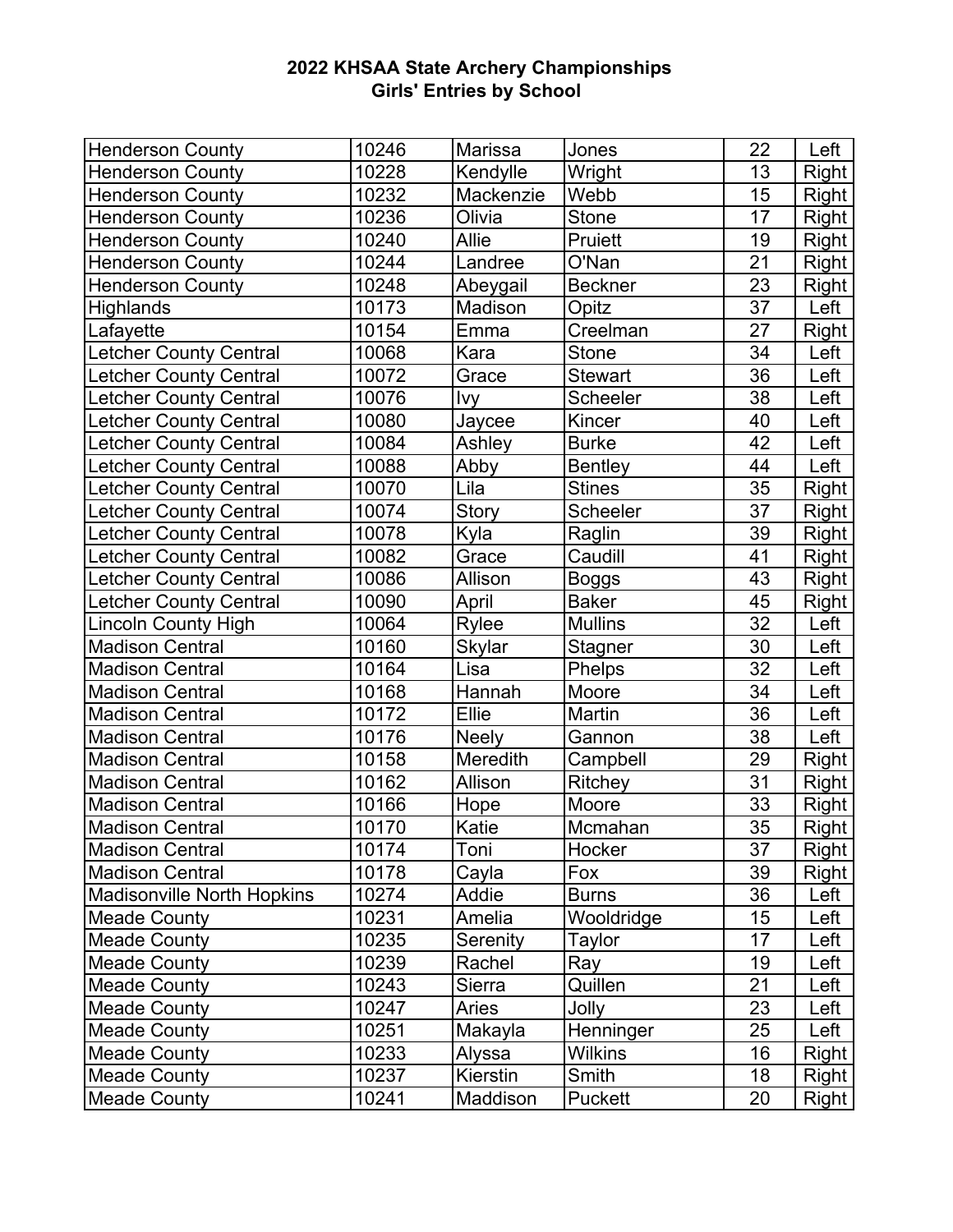| <b>Meade County</b>      | 10245 | Caylee        | Payton         | 22             | Right        |
|--------------------------|-------|---------------|----------------|----------------|--------------|
| <b>Meade County</b>      | 10249 | Sarah         | Hockman        | 24             | Right        |
| <b>Meade County</b>      | 10253 | Nami          | <b>Burton</b>  | 26             | Right        |
| Mercy                    | 10250 | Gwen          | Porod          | 24             | Left         |
| Mercy                    | 10254 | Lilly         | Pierce         | 26             | Left         |
| Mercy                    | 10258 | Sam           | <b>Stone</b>   | 28             | Left         |
| Mercy                    | 10262 | Keali         | <b>Hoskins</b> | 30             | Left         |
| Mercy                    | 10266 | Analiese      | <b>Stone</b>   | 32             | Left         |
| Mercy                    | 10270 | <b>Alexis</b> | Dehart         | 34             | Left         |
| Mercy                    | 10252 | Hannah        | Grosshans      | 25             | Right        |
| Mercy                    | 10256 | Zoe           | <b>Eckhart</b> | 27             | <b>Right</b> |
| Mercy                    | 10260 | Olivia        | Slinker        | 29             | <b>Right</b> |
| Mercy                    | 10264 | Maria         | Sampson        | 31             | <b>Right</b> |
| Mercy                    | 10268 | Paige         | Martin         | 33             | Right        |
| Mercy                    | 10272 | Cheyenne      | Crane          | 35             | Right        |
| Model                    | 10180 | Leah          | Smith          | 40             | Left         |
| Model                    | 10184 | Jennifer      | Taliaferro     | 42             | Left         |
| Model                    | 10188 | Caroline      | Fore           | 44             | Left         |
| Model                    | 10192 | Claire        | Scarborough    | 46             | Left         |
| Model                    | 10196 | Grace         | Yates          | 48             | Left         |
| Model                    | 10200 | Rebecca       | Smith          | 50             | Left         |
| Model                    | 10182 | Gabriella     | Harris         | 41             | Right        |
| Model                    | 10186 | Ruth          | Rogers         | 43             | <b>Right</b> |
| Model                    | 10190 | Lily          | Halcomb        | 45             | <b>Right</b> |
| Model                    | 10194 | Lesley        | Durr           | 47             | Right        |
| Model                    | 10198 | Carlie        | Dyer           | 49             | Right        |
| Model                    | 10202 | Hannah        | Ramsey         | 51             | <b>Right</b> |
| <b>Montgomery County</b> | 10156 | Rebekah       | Jones          | 28             | Left         |
| <b>Muhlenberg County</b> | 10206 | Madison       | Piper          | $\overline{2}$ | Left         |
| <b>Muhlenberg County</b> | 10210 | Sophie        | Pike           | 4              | Left         |
| Muhlenberg County        | 10214 | Cassie        | Moore          | 6              | Left         |
| Muhlenberg County        | 10218 | Kaylee        | McLean         | 8              | Left         |
| <b>Muhlenberg County</b> | 10222 | Caroline      | Hope           | 10             | Left         |
| <b>Muhlenberg County</b> | 10204 | Christa       | Robards        | 1              | Right        |
| <b>Muhlenberg County</b> | 10208 | Cameron       | Piper          | 3              | Right        |
| <b>Muhlenberg County</b> | 10212 | Makenna       | Page           | $\overline{5}$ | Right        |
| Muhlenberg County        | 10216 | Kaley         | <b>Miller</b>  | $\overline{7}$ | Right        |
| <b>Muhlenberg County</b> | 10220 | Zoey          | Hudson         | 9              | Right        |
| <b>Muhlenberg County</b> | 10224 | Kitty         | Gibson         | 11             | Right        |
| <b>Muhlenberg County</b> | 10301 | Madison       | Payne          | 50             | Right        |
| North Laurel             | 10049 | Olivia        | <b>Barnard</b> | 25             | Left         |
| North Laurel             | 10053 | Madeline      | Woods          | 27             | Left         |
| <b>North Laurel</b>      | 10057 | Layla         | Tyler          | 29             | Left         |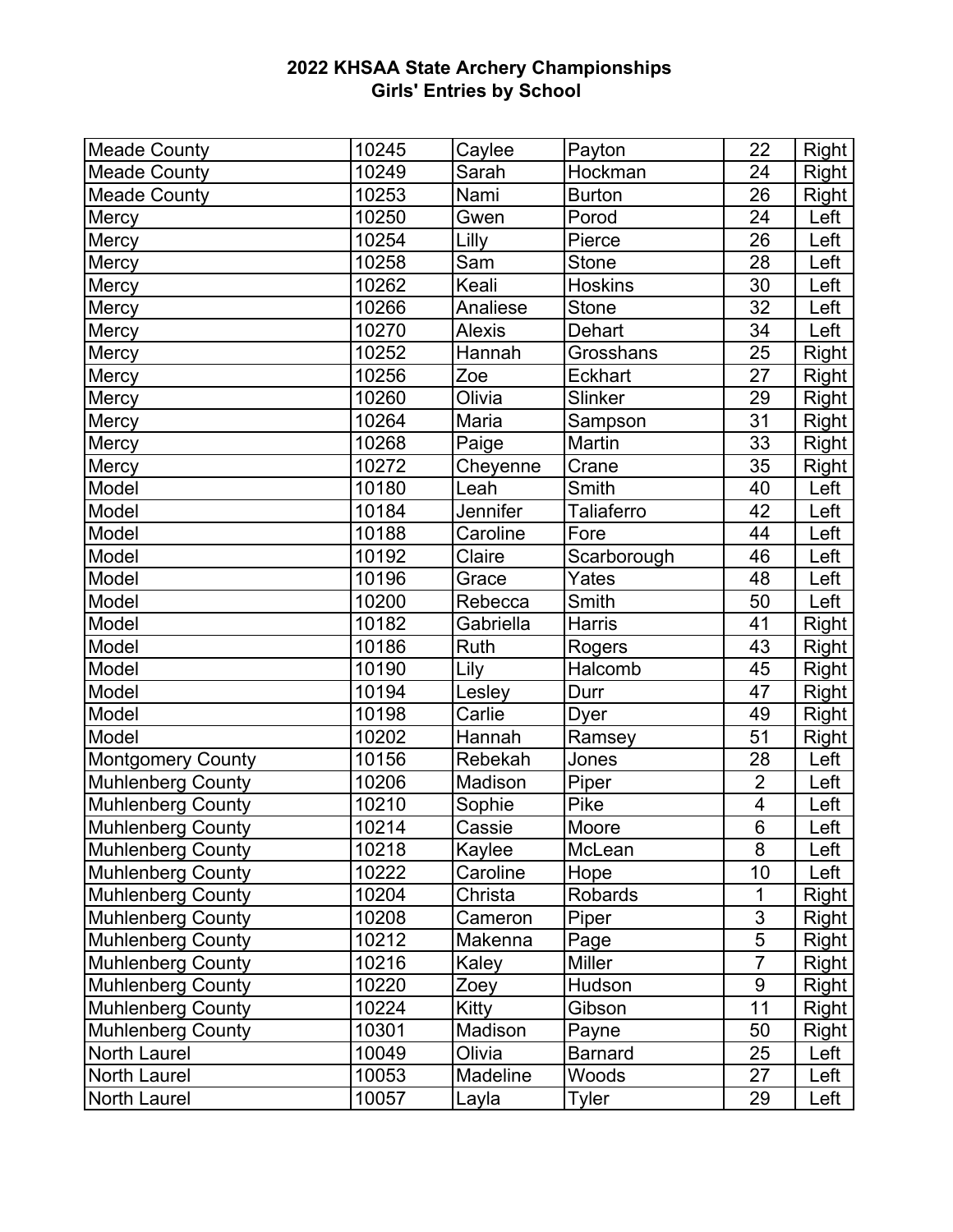| North Laurel            | 10061 | Savannah       | Philpot         | 31                      | Left         |
|-------------------------|-------|----------------|-----------------|-------------------------|--------------|
| <b>North Laurel</b>     | 10065 | Addison        | Metcalf         | 33                      | Left         |
| <b>North Laurel</b>     | 10069 | Jayden         | <b>Azbill</b>   | 35                      | Left         |
| <b>North Laurel</b>     | 10047 | Madison        | Tarvin          | 24                      | <b>Right</b> |
| <b>North Laurel</b>     | 10051 | Kaellie        | Tabor           | 26                      | <b>Right</b> |
| <b>North Laurel</b>     | 10055 | Chae           | Wilson          | 28                      | <b>Right</b> |
| <b>North Laurel</b>     | 10059 | Abby           | Smith           | 30                      | Right        |
| <b>North Laurel</b>     | 10063 | Ashlyn         | Osborne         | 32                      | Right        |
| <b>North Laurel</b>     | 10067 | Haley          | Hill            | 34                      | <b>Right</b> |
| <b>Pendleton County</b> | 10149 | Kaycee         | Voet            | 25                      | Left         |
| <b>Pendleton County</b> | 10153 | Elizabeth      | Sullivan        | 27                      | Left         |
| <b>Pendleton County</b> | 10157 | Lily           | <b>Rice</b>     | 29                      | Left         |
| <b>Pendleton County</b> | 10161 | <b>PAIGE</b>   | <b>MILLER</b>   | 31                      | Left         |
| <b>Pendleton County</b> | 10165 | Katy           | Kaiser          | 33                      | Left         |
| <b>Pendleton County</b> | 10169 | <b>Natalie</b> | <b>Cummins</b>  | 35                      | Left         |
| <b>Pendleton County</b> | 10151 | Sarah          | Zumwalt         | 26                      | <b>Right</b> |
| <b>Pendleton County</b> | 10155 | Lily           | Stephenson      | 28                      | <b>Right</b> |
| <b>Pendleton County</b> | 10159 | Rylan          | Rhoton          | 30                      | Right        |
| Pendleton County        | 10163 | Kennadi        | Mayer           | 32                      | <b>Right</b> |
| <b>Pendleton County</b> | 10167 | Emma           | Gillespie       | 34                      | <b>Right</b> |
| <b>Pendleton County</b> | 10171 | Elissa         | <b>Blackaby</b> | 36                      | <b>Right</b> |
| Prestonsburg            | 10004 | Piper          | Johnson         | $\overline{2}$          | Left         |
| Prestonsburg            | 10008 | Madison        | Hammonds        | $\overline{\mathbf{4}}$ | Left         |
| Prestonsburg            | 10012 | Kadynce        | Hackworth       | $6\phantom{1}$          | Left         |
| Prestonsburg            | 10081 | Paetyn         | <b>Trusty</b>   | 41                      | Left         |
| Prestonsburg            | 10085 | Noel           | Shepherd        | 43                      | Left         |
| Prestonsburg            | 10089 | Lauren         | Ousley          | 45                      | Left         |
| Prestonsburg            | 10002 | Nadaleigh      | Lester          | $\mathbf 1$             | <b>Right</b> |
| Prestonsburg            | 10006 | Katie          | Hunt            | $\overline{3}$          | <b>Right</b> |
| Prestonsburg            | 10010 | Macie          | Hammonds        | $\overline{5}$          | <b>Right</b> |
| Prestonsburg            | 10079 | Mckenna        | Wireman         | 40                      | <b>Right</b> |
| Prestonsburg            | 10083 | Lilly          | <b>Stewart</b>  | 42                      | Right        |
| Prestonsburg            | 10087 | Laken          | Shepherd        | 44                      | Right        |
| <b>Pulaski County</b>   | 10040 | Andrea         | <b>Brooks</b>   | 20                      | Left         |
| <b>Pulaski County</b>   | 10044 | Aly            | Roark           | 22                      | Left         |
| <b>Pulaski County</b>   | 10048 | Katie          | Hutchinson      | 24                      | Left         |
| <b>Pulaski County</b>   | 10052 | Emily          | Hinds           | 26                      | Left         |
| <b>Pulaski County</b>   | 10056 | <b>Ivery</b>   | <b>Bowling</b>  | 28                      | Left         |
| <b>Pulaski County</b>   | 10060 | Rylie          | <b>Baker</b>    | 30                      | Left         |
| <b>Pulaski County</b>   | 10042 | Hallie         | Young           | 21                      | Right        |
| <b>Pulaski County</b>   | 10046 | <b>Baylee</b>  | Mcqueen         | 23                      | Right        |
| <b>Pulaski County</b>   | 10050 | Marisa         | <b>Hines</b>    | 25                      | <b>Right</b> |
| <b>Pulaski County</b>   | 10054 | Megan          | Coffey          | 27                      | <b>Right</b> |